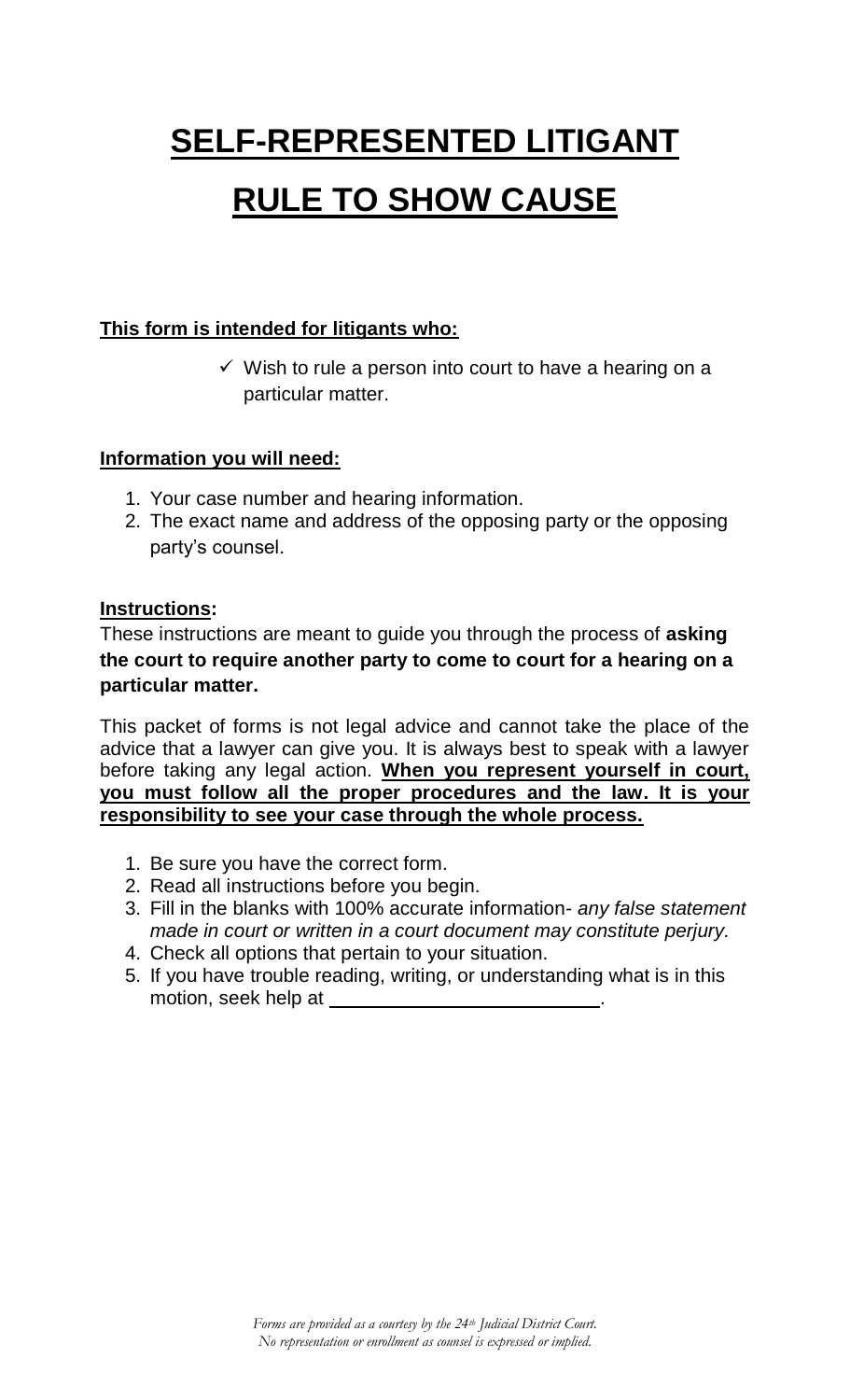|                                                  | <b>24th JUDICIAL DISTRICT COURT</b>                                                                                                                                                                                            |  |  |
|--------------------------------------------------|--------------------------------------------------------------------------------------------------------------------------------------------------------------------------------------------------------------------------------|--|--|
| (Petitioner)                                     |                                                                                                                                                                                                                                |  |  |
| <b>VERSUS</b>                                    | DOCKET NUMBER: _______________                                                                                                                                                                                                 |  |  |
|                                                  | <b>JEFFERSON PARISH, LOUISIANA</b>                                                                                                                                                                                             |  |  |
| (Defendant)                                      |                                                                                                                                                                                                                                |  |  |
| <b>FILED:</b> _____________________              | <b>DEPUTY CLERK DEPUTY OF ALL AND THE STATE OF ALL AND THE STATE OF ALL AND THE STATE OF ALL AND THE STATE OF ALL AND</b>                                                                                                      |  |  |
|                                                  |                                                                                                                                                                                                                                |  |  |
|                                                  | <b>RULE TO SHOW CAUSE</b>                                                                                                                                                                                                      |  |  |
|                                                  |                                                                                                                                                                                                                                |  |  |
|                                                  | person of the full age of majority and domiciled in _______________ Parish, State of                                                                                                                                           |  |  |
|                                                  | (parish and state where you permanently reside) who                                                                                                                                                                            |  |  |
|                                                  | respectfully represents that: ___________________, (name of the other party) should be                                                                                                                                         |  |  |
| ordered to show cause for the following reasons: |                                                                                                                                                                                                                                |  |  |
|                                                  |                                                                                                                                                                                                                                |  |  |
|                                                  |                                                                                                                                                                                                                                |  |  |
|                                                  |                                                                                                                                                                                                                                |  |  |
|                                                  |                                                                                                                                                                                                                                |  |  |
|                                                  |                                                                                                                                                                                                                                |  |  |
|                                                  |                                                                                                                                                                                                                                |  |  |
|                                                  |                                                                                                                                                                                                                                |  |  |
|                                                  |                                                                                                                                                                                                                                |  |  |
| Add additional pages if necessary.               |                                                                                                                                                                                                                                |  |  |
|                                                  |                                                                                                                                                                                                                                |  |  |
|                                                  | <b>Respectfully Submitted:</b>                                                                                                                                                                                                 |  |  |
|                                                  |                                                                                                                                                                                                                                |  |  |
|                                                  |                                                                                                                                                                                                                                |  |  |
|                                                  |                                                                                                                                                                                                                                |  |  |
|                                                  | City, State Zip: ________________________                                                                                                                                                                                      |  |  |
|                                                  | Telephone: ___________________________                                                                                                                                                                                         |  |  |
|                                                  |                                                                                                                                                                                                                                |  |  |
|                                                  | <b>ORDER</b>                                                                                                                                                                                                                   |  |  |
|                                                  | Considering the foregoing rule, example and the state of the state of the state of the state of the state of the state of the state of the state of the state of the state of the state of the state of the state of the state |  |  |
|                                                  | ordered to appear before the Hearing Officer (if applicable) ___________________<br>on                                                                                                                                         |  |  |
|                                                  |                                                                                                                                                                                                                                |  |  |